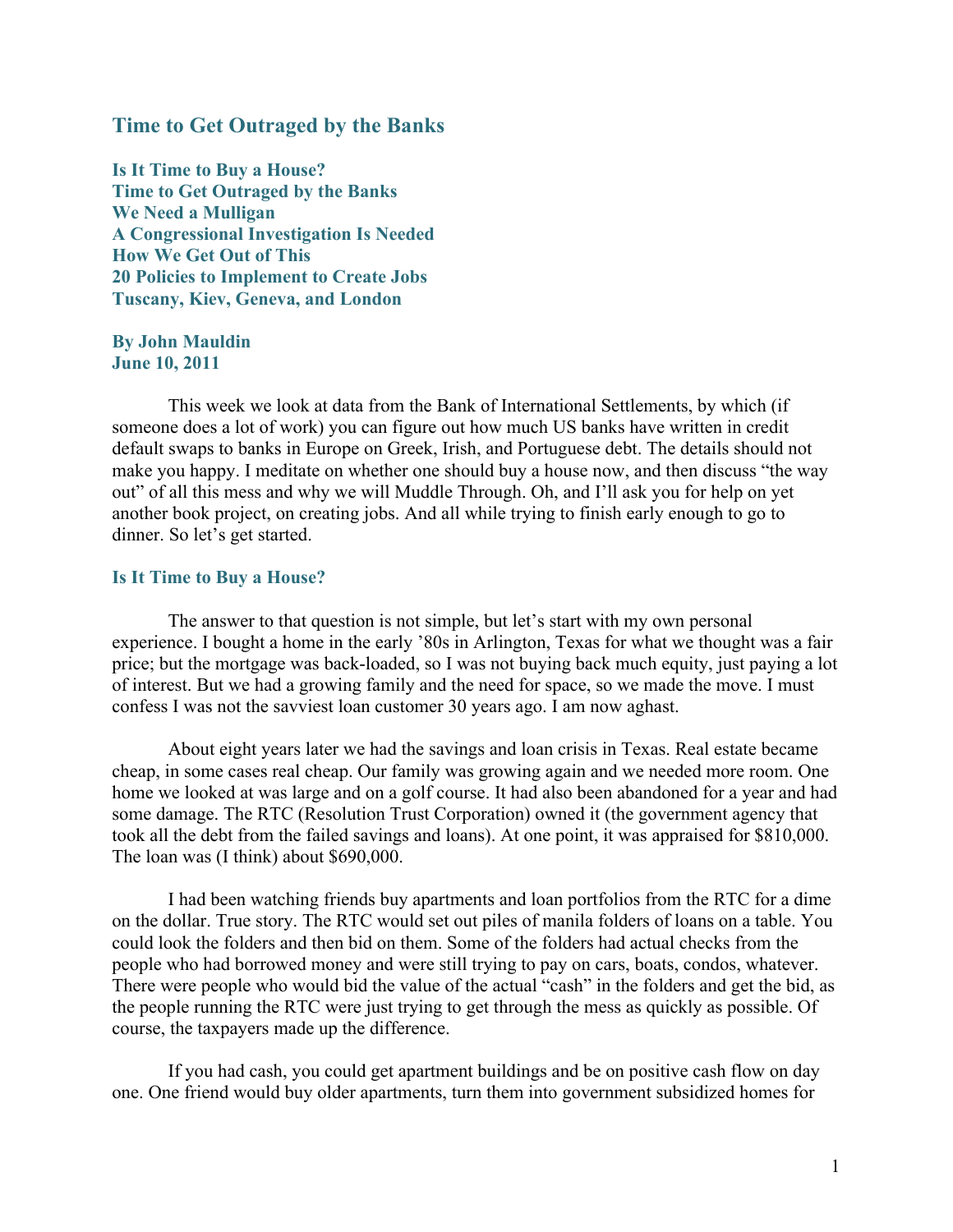the elderly, and get his money back within a few years. For active entrepreneurs with cash, it was a good time. If you owed money or needed money, it was very bad.

In Houston, they were auctioning off homes from the courthouse steps and people were paying for them with credit cards, they were so cheap (some 3-bedrooms went for like \$6,000). The economy in Houston was imploding. The joke was, "Will the last person to leave Houston please turn out the lights?"

Anyway, we fell in love with the house in Arlington. My business had (finally!) started to do better and we could afford to "move up." But given the real estate crash, I was still under water after eight years of making payments on my current house, by about 15% or somewhere in the mid-\$20,000 range (I try to forget, as it is painful).

The home we wanted to buy was up for bid. As I said, it needed lots of work. Fire ants had eaten most of the outside wiring. There was no lawn on an almost one-acre property, as it had died the last summer from lack of water. The pool was green slime. And so on.

I put in a bid for \$285,000, which was much less (maybe half) than it had cost to build, but I put down a large cash deposit with the bid and offered to take it "as is, where is." My realtor told us we would not get it, as there were bidders who were offering as much as \$50,000 more, but with some requirements. I decided to hold my ground. While this was a dream home for a country boy from a small Texas town, there were other houses going on the block regularly.

As it turned out, the next week we got a call saying the RTC had accepted the bid. When we asked why, we were told they simply did not have the time or people to oversee any "fix this" bids. Even though by a financial analysis there were better bids, it had become a matter of moving that folder off the desk, as there were roomfuls still be dealt with. And having been burned once on a mortgage, I was a lot smarter this time about interest rates and terms. (I had also been in the investment world for nine years, so had learned a few things.) About ten years later, for personal reasons, I sold the home at a nice profit, and this time had paid down the mortgage quite a bit, so I had some equity.

Since then I have leased homes or condos, and still do. I now lease because it makes sense for me, given where I am in my life. I am not sure where I'll be in five years, or what my business will look like. The world is changing so fast. (Although I could have said that at almost any time for the last 60 years and been right.) Also, the home I lease is quite nice but would cost me about three times in monthly payments to buy it as to lease it. Does the lease price go up at renewal? Of course. But it is still a lifestyle and cash-flow decision.

Buying a home is a personal and lifestyle choice. The owners of the villa we are staying in here in Tuscany have five homes, all over the world. They buy homes that need a lot of work, make them spectacular, and then rent them out, which more or less covers their costs and return on capital; and then they stay in them when they want to. They get people to do the work, other people to pay for it, and they "live large." Nice life.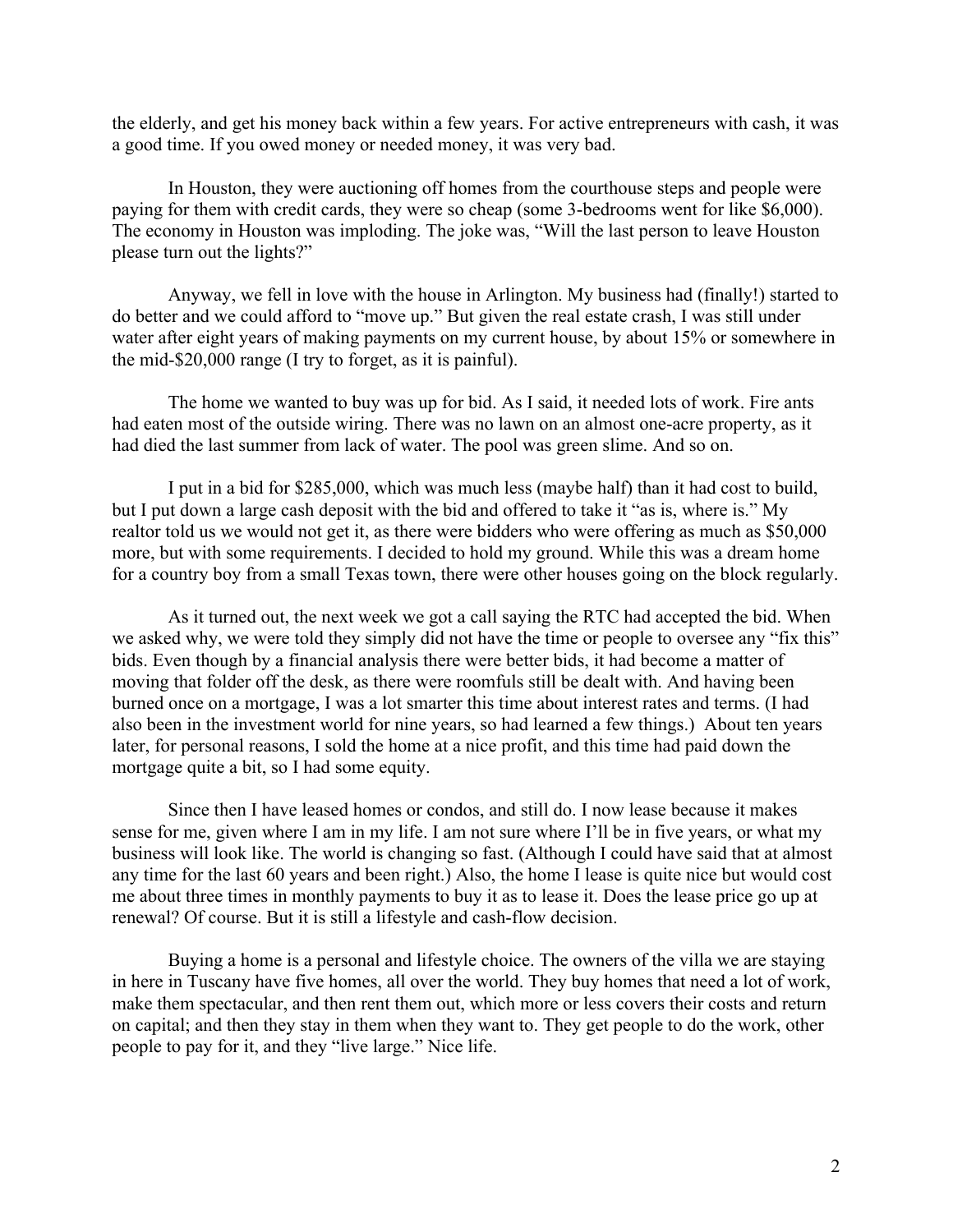Jeremy and Carol Leonard are friends from Canada who are here with us this weekend. He bought a home in Hawaii, where one of his businesses is. He got it for a lot less than it would cost to build, so he was not too worried about the price. He and his family now live there, and he commutes back to Edmonton from time to time for his other business (more on that later).

All that to say is that if you are in a place where you want to buy a home, now may be the right time to start thinking about it. The banks and government are simply overwhelmed with homes that have been repossessed, and it looks like there might be as many as 2 million more homes to come onto the market. Prices in many areas are going to continue to fall, and if you can get credit, mortgage rates are quite low.

If I were buying, I would want to meet agents or bankers who are in the "deal flow." The anecdotal stories of people getting homes for what seem like very good prices, in this depressed market, are all over the internet. There are homes that are certainly below replacement costs in some areas (and not just in the US but in certain parts of Europe as well). While I think home prices should go somewhat lower, we are out of bubble territory. There are starting to be values in the housing market for savvy shoppers. Which of course is what help creates a bottom. Which I have been writing for many years should happen in 2012-13. So you can be patient, but if you want a home, put in a bid that will make you smile if you get it accepted. No rush. And there are certainly deals for people who can use a little leverage and buy rental property.

And I must admit, if there is another crisis in Europe and prices of vacation homes like the one I am staying in drop a lot? I might just jump in. I like owning stuff. But at the right price.

### Time to Get Outraged by the Banks

Long-time readers know I continuously pound the table that credit default swaps need to be put on an exchange. The Frank-Dodd bill failed in so many ways to deal with the last crisis and prevent the next one, it is hard to start a list. But an analysis by economist Kash Mansori, at http://streetlightblog.blogspot.com/2011/06/betting-on-pigs.html, tears apart the mind-numbing 146-page report from the Bank of International Settlements, which is just one long set of tables and data. I spent an hour with it and almost went blind. (For data masochists, it is at http://bis.org/publ/qtrpdf/r\_qa1106.pdf.)

Kash had to do a lot of work to come up with his tables, which show how much exposure Europe and the US have to Greece, Ireland, and Portugal. (He very politely answered some questions when I emailed him.) There is a lot of useful information buried in the data, showing us who is exposed to the risk of sovereign defaults in Europe. I have openly speculated that US banks were selling CDS to Europe but had no idea how much. Now we do.

From Kash's blog:

### "Observation #1. Default Insurance Matters.

"First, the BIS data very helpfully breaks exposures into two pieces: direct exposures, which basically means creditors who own bonds issued by one of the PIGs; and indirect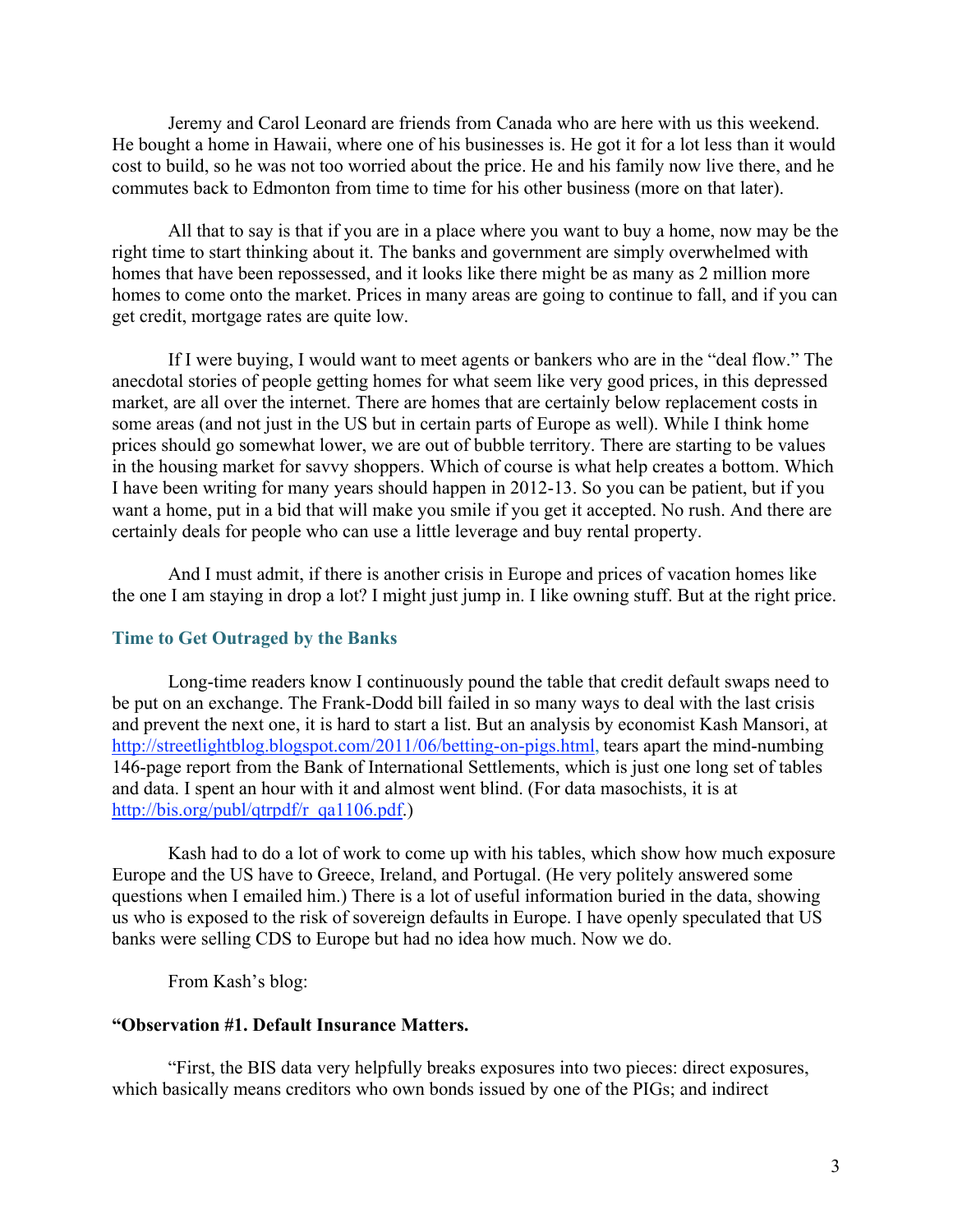exposures, which for the most part means agents who sold default insurance to creditors, primarily through credit default swaps. As summarized in the following table, it seems that approximately 30% of total potential exposures to debt from the PIGs are covered by default insurance (see the figures in red). Put another way, if one of the PIGs defaults, creditors who actually hold bonds from that country will absorb about 70% of the losses, while agents (primarily banks and insurance companies) that sold insurance against the possibility of default will have to cover the remaining 30%. That's not a trivial amount. (All figures below are in billions of USD, as of the end of 2010.)

|                                                                  | Debt issued by |                |                 |
|------------------------------------------------------------------|----------------|----------------|-----------------|
|                                                                  | <b>Greece</b>  | <b>Ireland</b> | <b>Portugal</b> |
| Sovereign debt held by foreign creditors, bn \$                  | \$54.2         | \$19.5         | \$34.6          |
| Total debt held by foreign creditors, bn \$                      | \$206.3        | \$679.1        | \$295.4         |
| direct exposure of creditors                                     | \$145.7        | \$461.2        | \$202.4         |
| indirect exposure of creditors                                   | \$60.6         | \$217.9        | \$93.0          |
| % of total creditor exposure that is indirect                    | 29.4%          | 32.1%          | 31.5%           |
| European foreign creditors                                       |                |                |                 |
| Europe's direct exposure as % of the world's direct exposure     | 93.5%          | 81.6%          | 96.1%           |
| Europe's indirect exposure as % of the world's indirect exposure | 43.1%          | 71.8%          | 54.9%           |
| <b>US</b> creditors                                              |                |                |                 |
| The US's direct exposure as % of the world's direct exposure     | 5.0%           | 11.1%          | 2.6%            |
| The US's indirect exposure as % of the world's indirect exposure | 56.3%          | 24.8%          | 44.3%           |

# "Observation #2. Direct Exposure in Europe, Indirect in the US.

"The table above also hints at striking differences between how European and US creditors would be hit in the case of default by one of the PIGs. If Greece were to default, for example, approximately 94% of the direct losses would fall on European creditors, and only 5% would fall on US creditors. However, US banks and insurance companies would have to make about 56% of the default insurance payouts triggered by such an event, while European agents would make only 43% of those payouts.

"The next table illustrates this difference even more starkly. In the case of Greece and Portugal, the vast majority of the losses that would be borne by creditors in Europe would be direct losses. In fact, French and German creditors would almost certainly be substantial net recipients of default insurance payments. (That's less clear in the case of Ireland.) Meanwhile, US financial institutions would have to make substantial net default insurance payments, which would account for between 80% and 90% of all losses borne by the US in the case of default (see the figures in red below).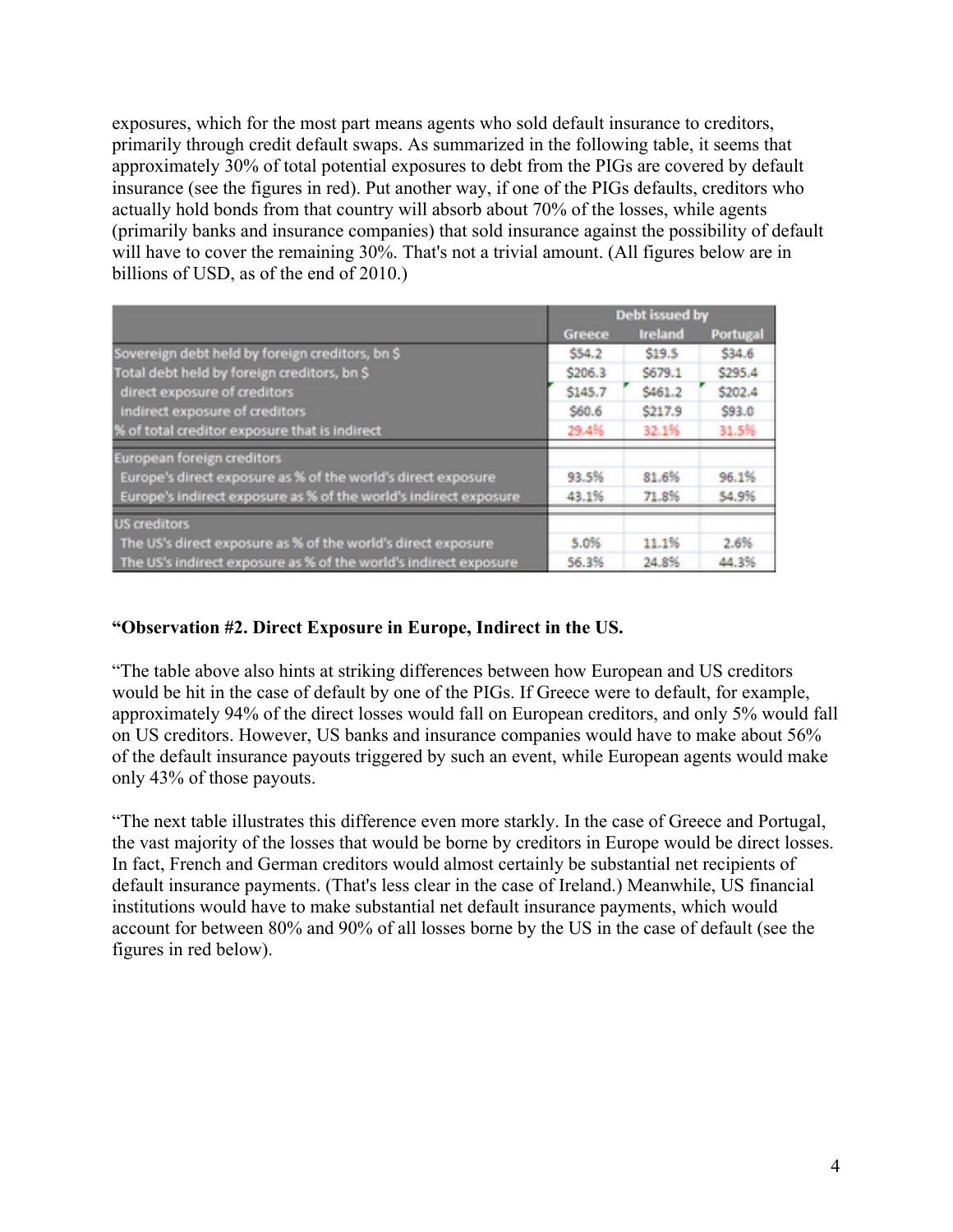|                                             | <b>Debt issued by</b> |                |                 |  |
|---------------------------------------------|-----------------------|----------------|-----------------|--|
|                                             | Greece                | <b>Ireland</b> | <b>Portugal</b> |  |
| France                                      |                       |                |                 |  |
| Direct exposures                            | \$56.8                | \$29.6         | \$27.0          |  |
| Default insurance sold (indirect exposures) | \$8.3                 | \$26.4         | \$5.2           |  |
| <b>Total net exposure</b>                   | \$65.1                | \$56.0         | S32.2           |  |
| % of which is indirect                      | 12.7%                 | 47.1%          | 16.1%           |  |
| Germany                                     |                       |                |                 |  |
| <b>Direct exposures</b>                     | \$34.0                | \$118.1        | \$36.4          |  |
| Default insurance sold (indirect exposures) | \$5.9                 | \$40.4         | \$13.8          |  |
| <b>Total net exposure</b>                   | \$39.9                | \$158.5        | \$50.2          |  |
| % of which is indirect                      | 14.8%                 | 25.5%          | 27.5%           |  |
| <b>US</b>                                   |                       |                |                 |  |
| <b>Direct exposures</b>                     | \$7.3                 | \$51.0         | \$5.3           |  |
| Default insurance sold (indirect exposures) | \$34.1                | \$54.0         | S41.2           |  |
| <b>Total net exposure</b>                   | \$41.4                | \$105.0        | \$46.5          |  |
| % of which is indirect                      | 82.4%                 | 51.4%          | 88.6%           |  |

# "Observation #3. Similar Overall Exposures in Europe and the US.

"Finally, it's worth noting that once you account for the substantial payouts that US agents will have to make to European creditors in the case of a default by one of the PIGs, financial institutions in the US have roughly as much to lose from default as those in France and Germany. (See the figures in blue in the table above.) The apparent eagerness of US banks and insurance companies to sell default insurance to European creditors means that they will now have to substantially share in the pain inflicted by a PIG default.

## "Implications

"This has some important implications. First, US and European financial institutions are likely to have very different incentives as negotiations regarding debt restructuring and reprofiling proceed. US banks and insurance companies are surely delighted with the "soft restructuring" that is currently being discussed. Such a partial default would probably not trigger default insurance payments, and so the pain would be borne almost exclusively by European institutions. On the other hand, some time soon it seems likely that European creditors will begin to prefer a "hard restructuring" that would require default insurance payouts from the US institutions that sold such insurance. Given how strikingly one-sided the net default insurance payments will be (from the US to Europe), it's easy to imagine how that could shape future negotiations over debt relief for the PIGs.

"Second, there's an interesting puzzle here. Why have European and American financial institutions behaved so differently when it comes to the PIGs? Specifically, why have American firms been so willing to sell default insurance to the Europeans, though they have not bought much PIG debt? And conversely, why have the Europeans systematically been so eager to buy insurance for their PIG debt, even at the very high price such insurance now commands? In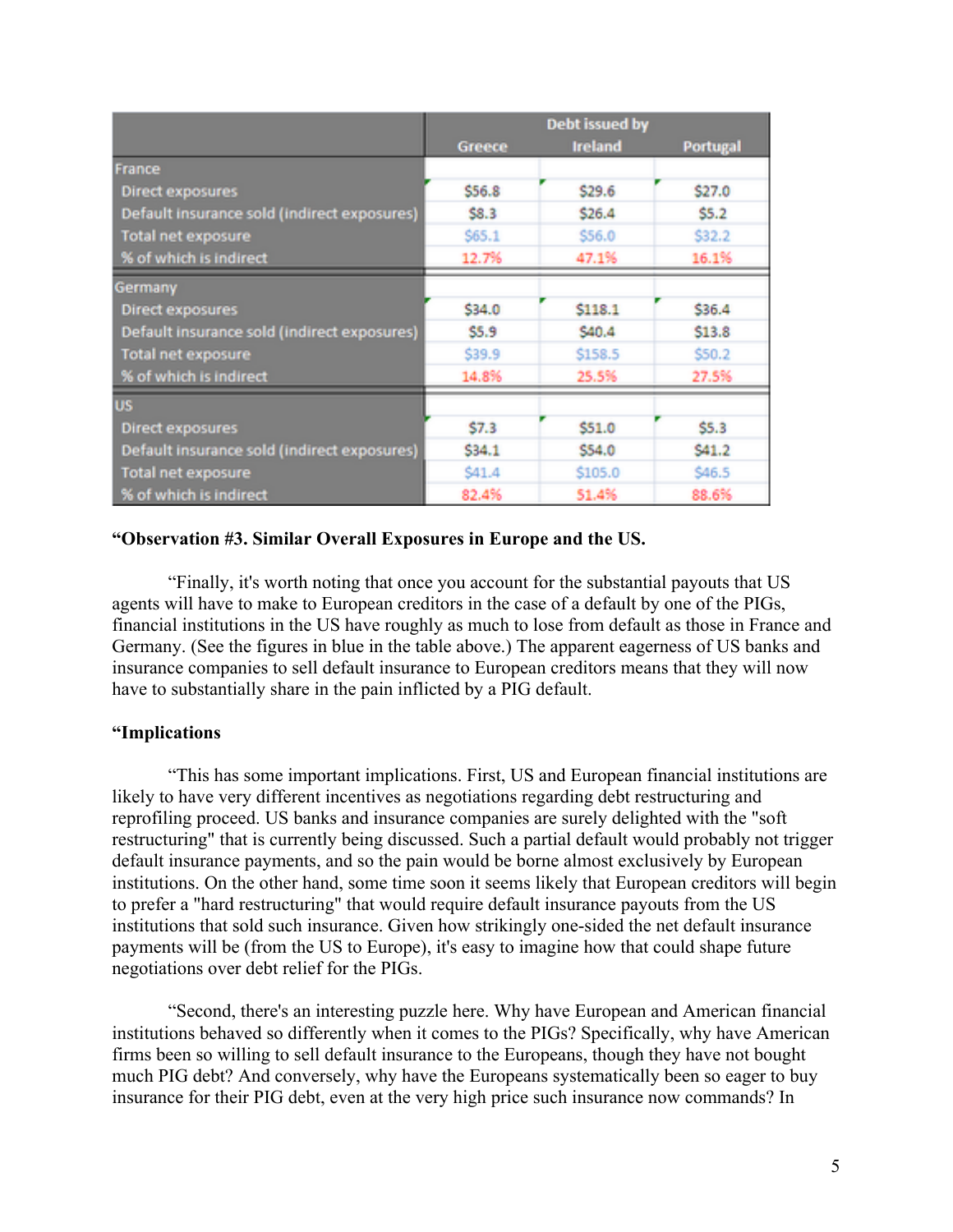essence, European firms have been betting that a PIG default will happen sooner rather than later, while US firms have been betting that default would happen later or not at all."

If I read those tables correctly, that means US banks have sold some \$120 billion of credit default swaps to European banks. Let's think about that for a minute.

When, not if, Greece defaults, US banks are going to have to dip into capital to pay those commitments. Capital that should be available for loans to businesses but will have to be paid to European banks instead. Will it be a 100% Greek default, or only 50%? If it is a default, do you have to pay all or just the defaulted portion, and when?

Why, oh why, are banks putting American taxpayers at risk, as these too-big-to-fail banks certainly are? And make no mistake, if several major banks were to collapse, our government would need to step in. The largest banks are too big for the FDIC to handle. Now, shareholders would be wiped out this time and bond holders would face haircuts. No question. But why are investment banks allowed to mix the risk with their commercial banks?

### We Need a Mulligan

I occasionally golf, more in past years than today. I am a very bad golfer. I would often negotiate in friendly games a few extra "mulligans" before we started. (A mulligan is where you get to replay the ball without taking a penalty stroke.) I was actually doing my playing partners a favor by moving the game along rather than trying to find lost balls in tall grass.

I and so many other people were all for repealing Glass-Steagall back in 1998. Sometimes we just need to admit that we make mistakes, and this was a big one. We need a national mulligan, a major do-over! We should reinstate Glass-Steagall and separate investment banking from commercial banking. Yes, I know that hurts profits and maybe makes banks less competitive, but I really don't care. When our tax dollars are risked it is just wrong.

Further, I will bet you that bank chiefs will say they have hedged their risk on European debt. OK, I would like to know, with which counterparty? AIG? Is there another AIG looming out there, selling risk insurance? Who is paying attention?

### A Congressional Investigation Is Needed

Frankly, all this needs to come out in the open. Who sold this stuff to whom and for how much, and is the risk hedged, and if so to whom? Why did someone think that betting \$34 billion on the ability of Greece to pay its debts was a good idea? And are the Irish CDS sold for government debt or are they bank debt? Note that we have over \$100 billion in exposure to Irish debt. Long-time readers know that I think the Irish will at some point tell the ECB to stuff it on the bank debts they assumed as taxpayers. Does this put at risk all Irish debt? It's all in those contracts.

Maybe I am overreacting (it has happened in my life), but I simply find it outrageous that banks can risk so much with so little to lose if things go bad. Just as in the subprime debacle,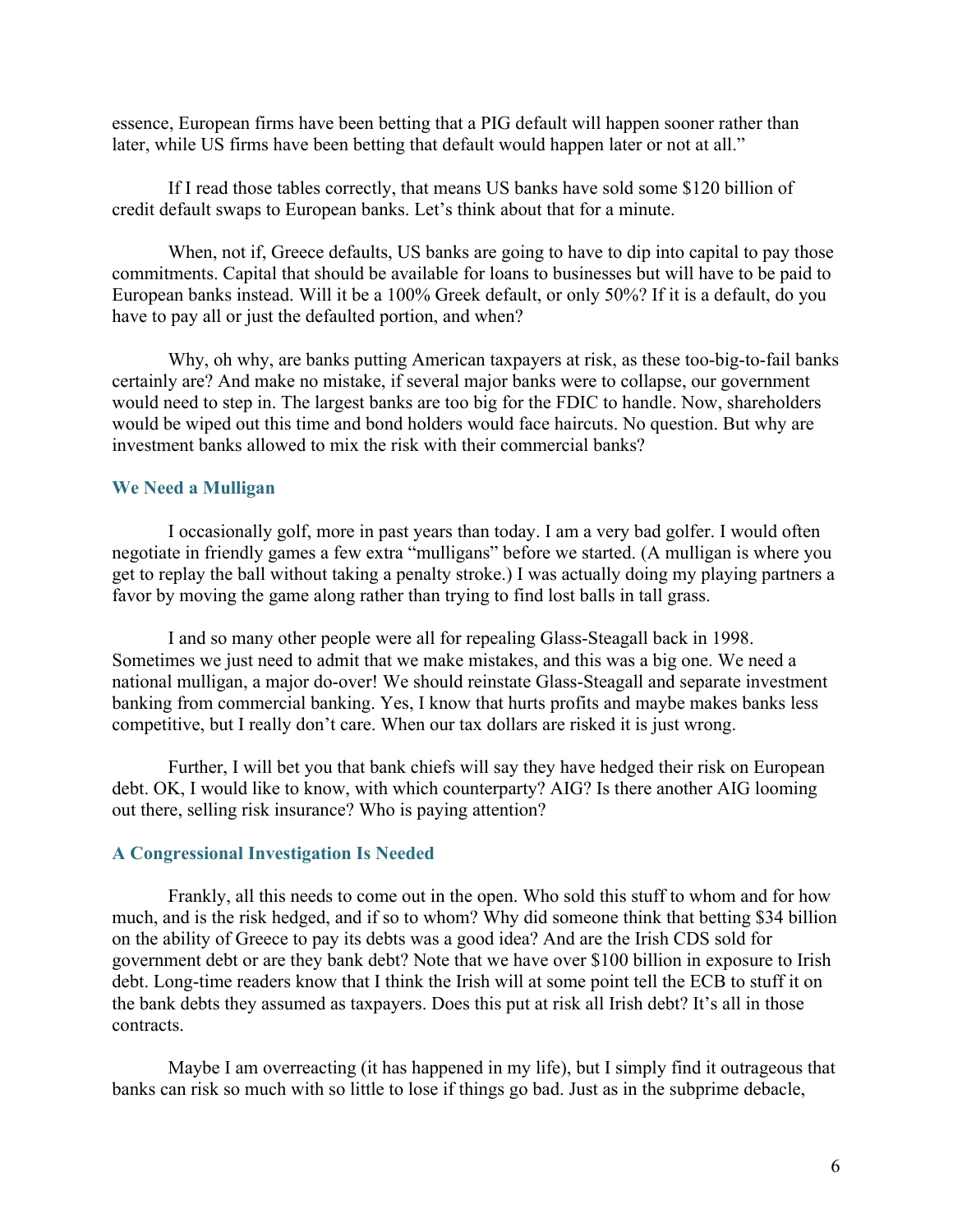they make their bonuses and salaries until the end, and the public picks up the risk. Dodd-Frank was a joke. It did not solve the real problems, and has so many unintended consequences. It should be torn up and we should start over. But first we reinstate Glass-Steagall. At a very minimum, we require that banks that want to sell credit default swaps separate that division from the rest of the bank and capitalize it separately. Investors who buy from them must know that the full capital of the bank does not stand behind the CDS. I don't care if that cuts into profits. I just don't want the private risk and profits to become public losses.

### How We Get Out of This

A good friend of ours, Jeremy Leonard, has come over from Canada to visit us for a few days. He is (among other things) in the pump business, with an office in Hawaii and in Edmonton, Alberta, Canada. He just launched the Canadian branch 14 months ago. He has figured out a way to make a pump in Canada that is superior to the competition in the mining and the oil sands businesses. When we met last December he was up to ten employees. Now he is at 50 and growing. His staff in Hawaii has doubled from 5 to 10 over the last year. He has also figured out how to solve a major environmental problem in the oil sands region, and that business is growing nicely.

Over dinner tonight, we started talking about other businesses. Dr. Mike Roizen (of "You" books and Oprah fame) is coming to stay a few days next week, and he has started lots of businesses, creating over a hundred jobs. And my partners at Altegris and CMG have doubled their staffs in the last five years.

We get out of this conundrum because a million people like Jeremy figure out how to do something faster, cheaper, and better and then actually make it happen. They aren't sitting around waiting for Greece to default first. If they are smart, they avoid doing something that will be affected by that, and they plough ahead.

And if government gets out of the way, or actually implements policies that help, the economy and employment eventually right themselves. Texas was a basket case 20 years ago. I was fortunate that my business did not depend on the local economy. I had many friends who suffered, who lost jobs and businesses. That's part of the process. But you get back up and do what you have to do. You figure it out.

And when a nation of entrepreneurs, all working on their individual plans, get it all figured out, the economy is back on track.

In one sense, now is the best time to start a business if you can find the capital, because you can access quality help, get equipment cheaper, lower rents, etc. Challenges? Of course. That comes with the territory of starting a business, and they never end. If you decide to sit back and coast, the world will go on and swallow you up.

### 20 Policies to Implement to Create Jobs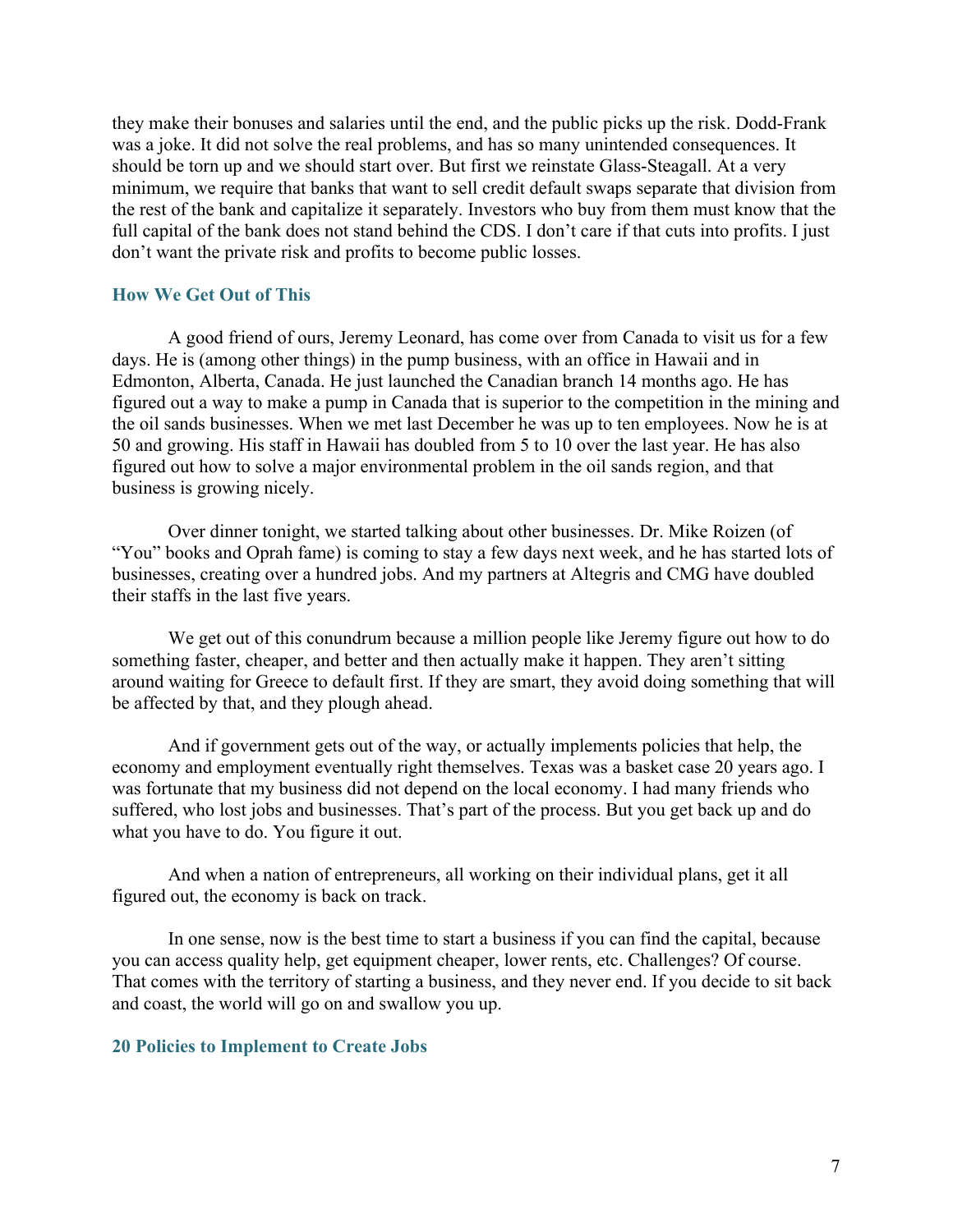Maybe I am thinking about employment because I just agreed to do a small book with Dr. Bill Dunkelberg, good friend and fishing buddy, who is also the chief economist of the National Federation of Independent Businesses. It will be on employment in the US and what the government should do to help create jobs. Bill and I have our ideas, but we are also going to "crowd source."

We will ask our respective readers for their ideas. My bet is that we'll get a lot better ideas than ones we come up with on our own. The plan is to have it done in time to hit the stores in January, before the political debates really heat up. Whether it will be 10 or 20 or 30 ideas, we don't know. Not even sure of a title, but Wiley said they would publish it. It will be a fun project and is something I hope can contribute to the "cause" of growing our economy. I believe we have a bright future and want to make sure my kids have the same chances I had.

And now it is late and time to hit the send button. And when you see your congressperson, ask them to look at the credit default swaps debacle that is brewing.

### Tuscany, Kiev, Geneva, and London

Tuscany is a slice of heaven. We have already booked the villa for three weeks next year. Next Thursday Trey and I leave to go to Kiev and meet with about 20 classmates from an executive course I did two years ago at Singularity University, who are flying in from all over the world. We will spend three days talking about our businesses and the future. Two years ago we spent nine days (12 hours a day) listening to the real industry leaders talk about where their tech was going, and it was totally worth it. They have another conference in October. If that type of thing interests you, you should do it. http://singularityu.org/

Then Sunday Trey and I go to Geneva, where we meet with friends and business partners, do a speech, visit CERN on Wednesday for a private tour (in exchange for a few hours of my time) and then fly on to London. On Thursday I will be a guest host on CNBC London *Squawk Box* and then do a few meetings and catch a plane back to Dallas. Whew! Then I'll be home for a while.

One of the delights of having 1,000,000 closest friends read your letter is that you get to meet them from time to time. Simone Pallessi hosted us Wednesday night at a fabulous resort 20 minutes from here, put together by one of the members of the Ferragamo family. 4,500 acres, a large winery, some of the finest villas and apartment/suites/rooms, and an unbelievable golf course, all built on a 900-year-old estate with the castle tower still standing. Simone runs the place and was a very gracious host. The Brunello they make is outstanding. www.castigliondelbosco.com.

And yesterday as I was outside writing, I saw a gentleman come up to the back gate (on the road) and ask if I was John Mauldin. I said yes. Story is that last night he was driving with his wife, saw the name Trequanda, remembered Il Conte Matto, and decided to change his plans. He later got a room and came by to say thanks for the recommendation and ask me to sign my book. Turns out he owns a car dealership in California. And since he brought wine, how could I say no? Life's little pleasures.